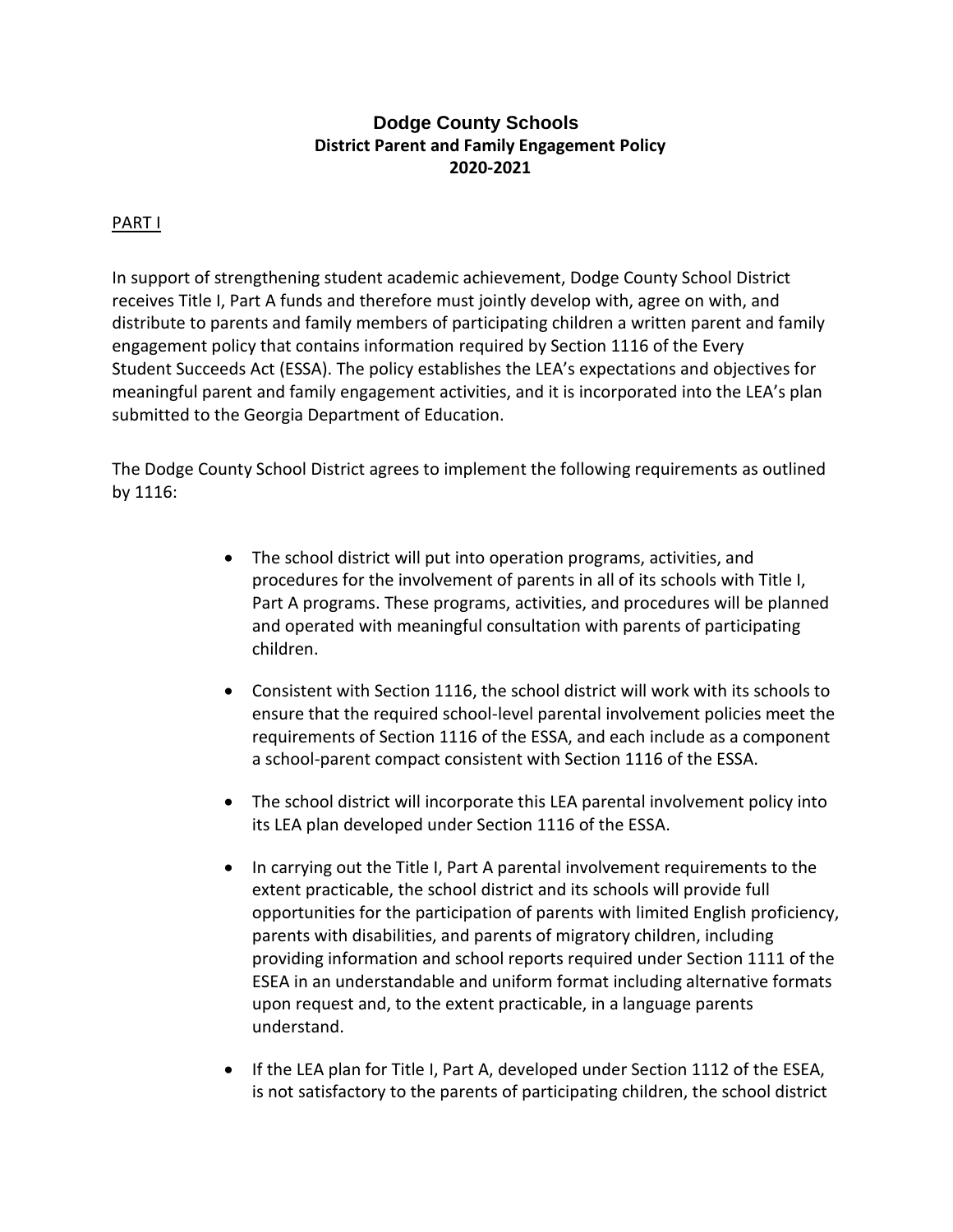will submit any parent comments with the plan when the school district submits the plan to the state Department of Education.

- The school district will involve the parents of children served in Title I, Part A schools in decisions about how the 1 percent of Title I, Part A funds reserved for parental involvement is spent and will ensure that not less than 95 percent of the 1 percent reserved goes directly to the schools.
- The school district will be governed by the following statutory definition of parental involvement and expects that its Title I schools will carry out programs, activities, and procedures in accordance with this definition:

*Parental involvement means the participation of parents in regular, twoway, and meaningful communication involving student academic learning and other school activities, including ensuring:*

- *(A) That parents play an integral role in assisting their child's learning.*
- *(B) That parents are encouraged to be actively involved in their child's education at school.*
- *(C) That parents are full partners in their child's education and are included, as appropriate, in decision-making and on advisory committees to assist in the education of their child.*
- *(D) The carrying out of other activities, such as those described in Section 1116 of the ESSA.*

# **PART II.**

## DISTRICTWIDE PARENTAL INVOLVEMENT POLICY COMPONENTS

1. The **Dodge County School District** \_\_\_\_\_ will take the following actions to involve parents in the joint development of its LEA Parent and Family Engagement Policy:

In the development of the Comprehensive Plan for Improving Student Academic Achievement, the Dodge County LEA will give all parents the opportunity to provide input. Prior to the beginning of the school year, all parents will be invited to participate in a stakeholders meeting. The Consolidated LEA Improvement Plan (CLIP), School Improvement Plans, Schoolwide Plans, Parental Involvement Plans, and Parent Compacts will be reviewed and open for input from parents and other stakeholders. These plans will also be distributed and made available for review at all Title I Meetings and activities. The announcement of these reviews will be placed in the local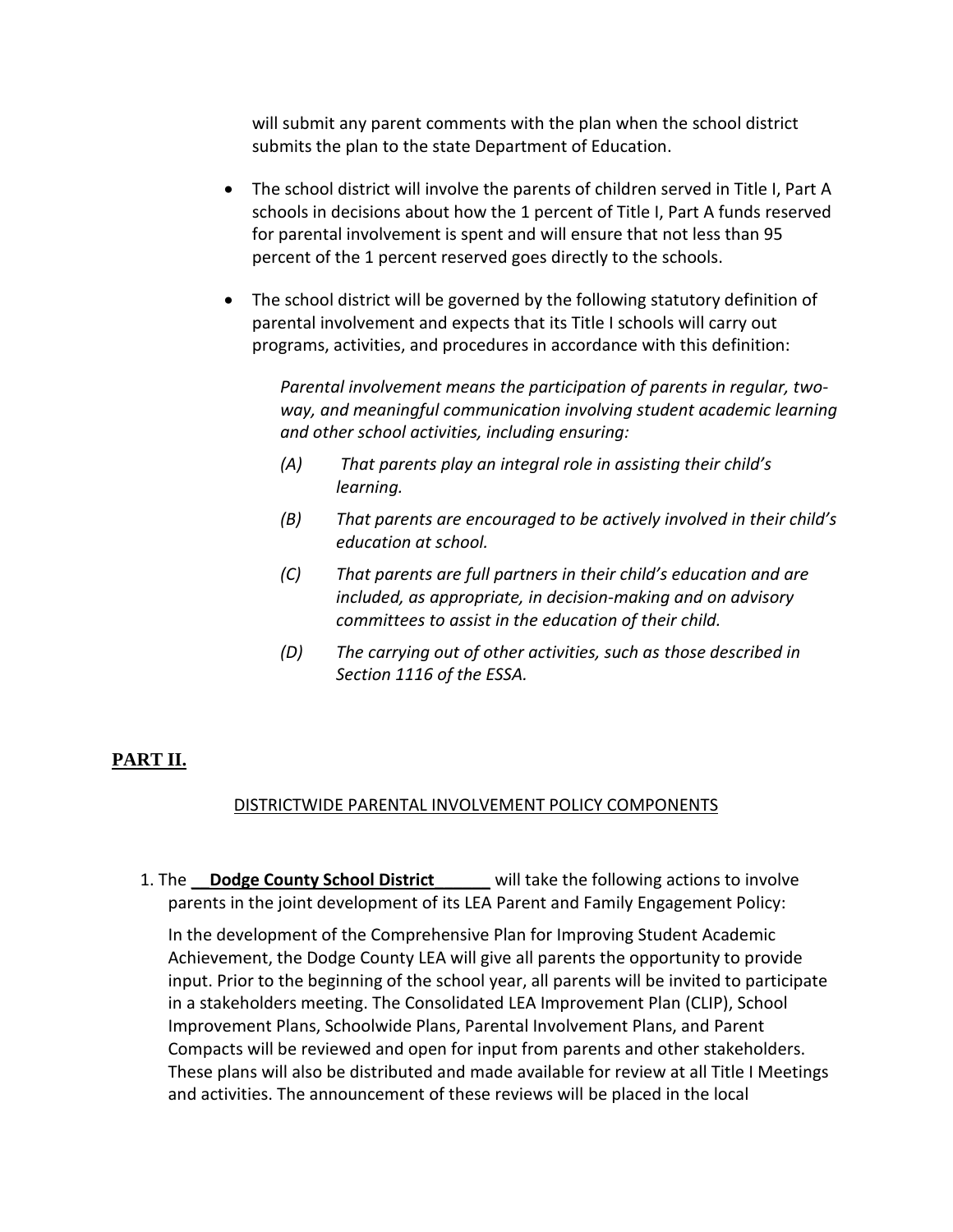newspaper, on the school and district websites, and flyers will be sent home with each student.

2. The \_\_**Dodge County School District**\_\_\_\_\_\_\_\_ will take the following actions to involve parents in the process of school review and improvement under Section 1116 of the ESSA:

The Parent Involvement Coordinator and the Parent Mentor, PTO, along with other parent participates will organize and direct each school's parent open house at the beginning of the year along with the other parent involvement activities for the entire school year. Stakeholders will be recruited to help with developing/revising the School Improvement Plan, Parent Involvement Plan, and School wide Plan. At each Title I Annual Meeting, parents will be informed of upcoming meetings and opportunities to get involved and provide input. In addition, our Parent Involvement Coordinator will provide copies of the plans at all parent involvement activities and a sign-up sheet for parents and other stakeholders interested in becoming involved. Notifications of parent meetings will be placed in the local newspaper, on the district and school websites, announced over the intercom, and informational flyers will be sent home with every student.

3. The **Dodge County School District** \_\_\_\_\_\_ will provide the following necessary coordination, technical assistance, and other support to assist Title I, Part A schools in planning and implementing effective parental involvement activities to improve student academic achievement and school performance:

The Title I Director and Parent Involvement Coordinator will work closely with each school to provide guidance and support. This support will include working together to provide opportunities for collaboration and sharing best practices and resources between schools. The Parent Involvement Coordinator will assist in the coordination of community services from such agencies as the Health Department, the Department of Family and Children Services, and Homeless Shelters. The Parent Involvement Coordinator will facilitate the smooth operation of family literacy programs. The four Title I eligible schools will work with community services, school based programs, and other programs in schools when feasible to improve student achievement, promote parental involvement, promote family literacy, and provide opportunities for smooth transition to school. The Dodge Connections/Communities in Schools Reading Buddies Program, The Dodge County Club, the Parent/Student Mentoring Program, the Parent Volunteers' Program, Dodge County Health Department, and Dodge County Police Department are examples of some of the resources that are available to support the instructional program.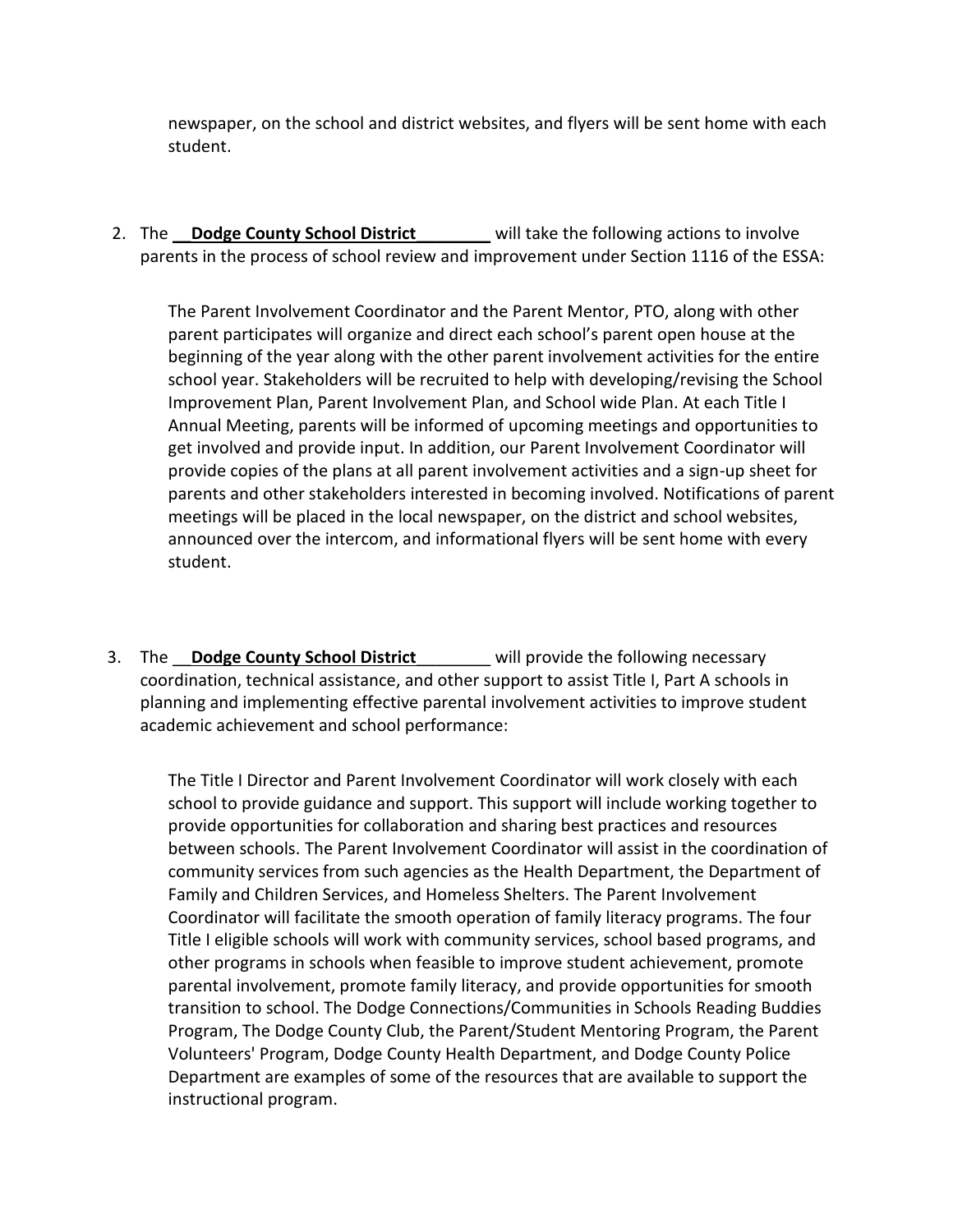The Parent Involvement Coordinator will be assigned to each school one day a week. This will help to ensure that the Parent Involvement Coordinator is directly involved with parent activities at each school. The Title I Department, counselors, administrators, and PTO at each school will work together to plan and implement effective parent involvement activities. They will attend various workshops, trainings, and webinars throughout the year to stay abreast of effective and creative activities. The Title I Director will update the administrators at the monthly Superintendent Cabinet Meetings. The schools and parents will be provided Title I Parent Handbooks.

4. The \_\_**Dodge County School District**\_\_\_\_\_\_\_ will coordinate and integrate parental involvement strategies in Part A with parental involvement strategies under the following other programs:

Dodge County Schools provide Special Education Teachers and Speech Pathologists to help meet the needs of students at Headstart. The schools are also available to assist with parent activities provided by Headstart. Services are coordinated with Babies Can't Wait and Bright from the Start Pre-K. Parent orientation and transitional activities are coordinated yearly with the elementary schools. In addition, parent activities are coordinated with the Migrant Education Program and the ESOL Program to ensure that parents of students in these programs have the opportunity to be involved as well. Parents of Migrant and ESOL students are invited to all Title I parent meetings and activities.

5. The \_\_**Dodge County School District**\_\_\_\_\_\_\_\_ will take the following actions to conduct, with the involvement of parents, an annual evaluation of the content and effectiveness of this parental involvement policy in improving the quality of its Title I, Part A schools. The evaluation will include identifying barriers to greater participation by parents in parental involvement activities (with particular attention to parents who are economically disadvantaged, are disabled, have limited English proficiency, have limited literacy, or are of any racial or ethnic minority background). The school district will use the findings of the evaluation about its parental involvement policy and activities to design strategies for more effective parental involvement and to revise, if necessary (and with the involvement of parents) its parental involvement policies.

Annually, through PTO, School Councils, Parent Workshops, etc., parents will be given the opportunity to evaluate the effectiveness and appropriateness of the Parent Involvement Policy. Surveys will be sent home to all parents, posted on the school and district website, and placed in the Parent Resource Center. The results of the surveys will be used to update the Parental Involvement Policy and shared with all stakeholders.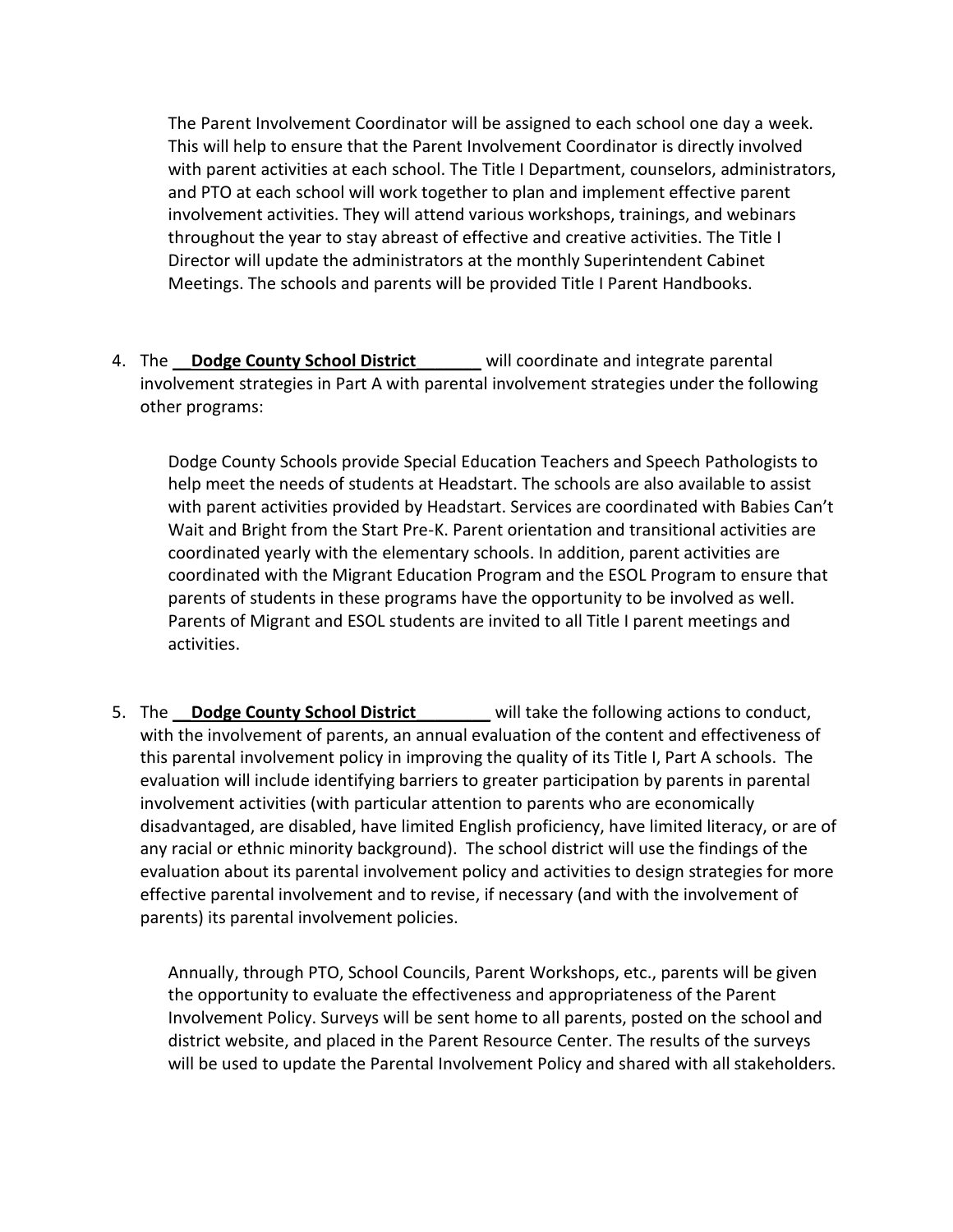6. The \_\_**Dodge County School District**\_\_\_\_\_\_\_\_ will build the schools' and parents' capacity for strong parental involvement to ensure effective involvement of parents and to support a partnership among the school involved, parents, and the community to improve student academic achievement through the following activities described below:

A. The school district will, with the assistance of its Title I, Part A schools, provide assistance to parents of children served by the school district by undertaking the actions described in this paragraph:

The Parent Involvement Coordinator and Title I Director will assist schools in providing materials and activities that help parents understand the Title I requirements, standards, assessments, how to work with the teachers and administrators, and how to monitor their child's progress through PowerSchool Parent. The schools will hold scheduled conferences throughout the year and host parent meetings through Open House, PTO, and specialized parent involvement meetings. Parents will be provided information about community based agencies and organizations where additional support may be obtained. All information will available in other languages as needed.

B. The school district will, with the assistance of its schools, provide materials and training to help parents work with their children to improve their children's academic achievement, such as literacy training and using technology, as appropriate, to foster parental involvement by:

The Parent Involvement Coordinator will assist the schools in providing parent workshops and activities. A parent resource center/area will be available at each school. Technology and individual assistance will also be available to parents as needed.

C. The school district will, with the assistance of its schools and parents, educate its teachers, pupil services personnel, principals and other staff on how to reach out to, communicate, and work with parents as equal partners, in the value and utility of contributions of parents, and how to implement and coordinate parent programs and build ties between parents and schools by:

The Parent Involvement Coordinator, volunteer parents, and support staff will attend parent involvement conferences, participate in parent involvement webinars presented by the GADOE and other sources, write and review the parent involvement policy and the parent compacts. Information on parental involvement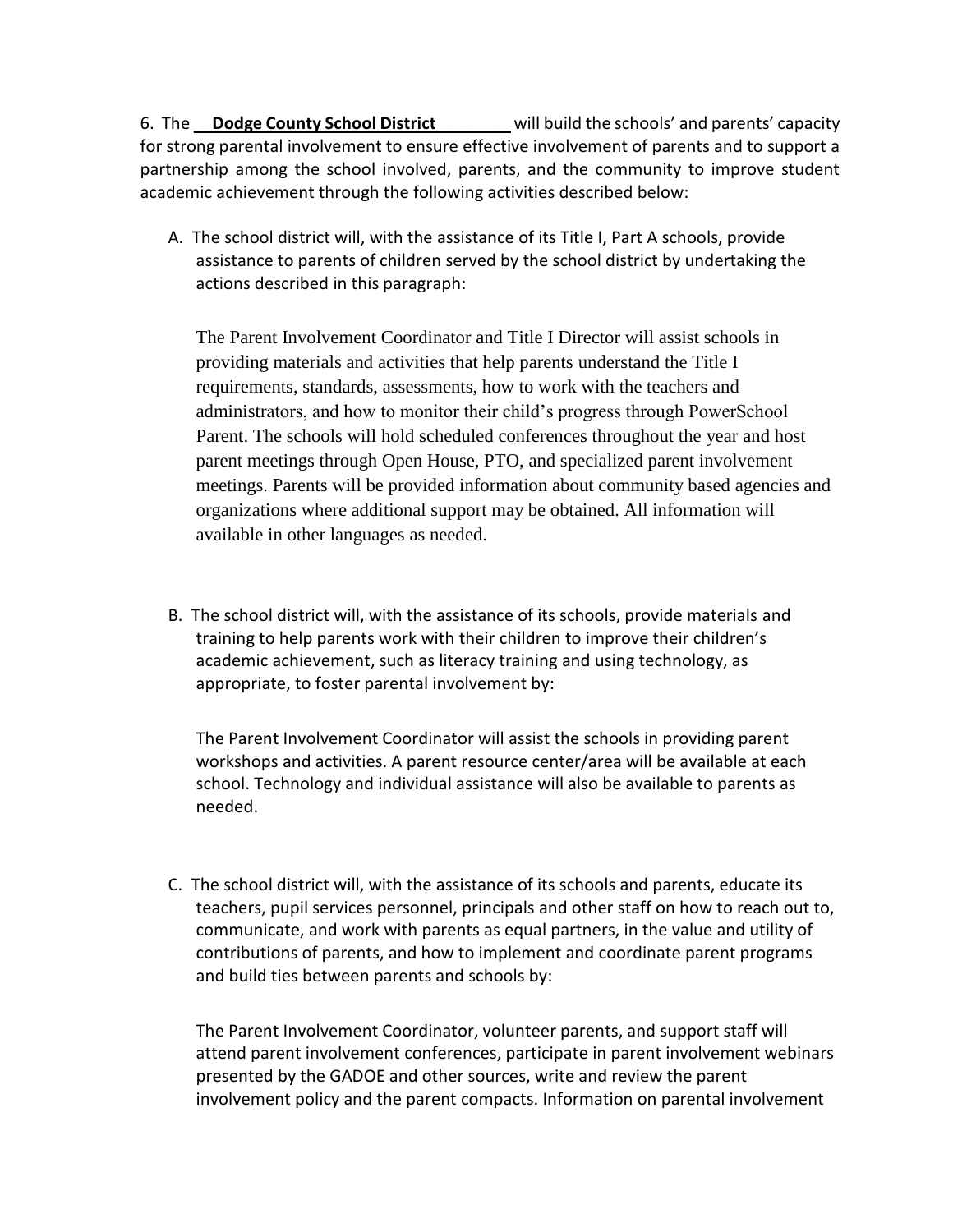will be shared with all staff at faculty meetings and grade level meetings. Various parent trainings and activities will be held throughout the year to help build ties between parents and schools.

D. The school district will, to the extent feasible and appropriate, coordinate and integrate parental involvement programs and activities with Headstart, Even Start, Home Instruction Programs for Preschool Youngsters, the Parents as Teachers Program, public preschool and other programs, and conduct other activities, such as parent resource centers, that encourage and support parents in more fully participating in the education of their children by:

The schools will maintain resource centers and encourage parents to visit the centers. Pre-k and Headstart parents will be invited to attend Kindergarten Orientation and be a part of the walk-through visits in the spring of each year.

E. The school district will take the following actions to ensure that information related to the school and parent programs, meetings, and other activities is sent to the parents of participating children in an understandable and uniform format, including alternative formats upon request and, to the extent practicable, in a language the parents can understand:

Dodge County Schools will send parent information, flyers, and other materials home to parents in a simple, understandable format, including in other languages as needed. A translator will also be available for parent meetings and conferences as needed.

F. Provide other reasonable support for parental involvement activities under Section 1116 as parents may request.

Dodge County Schools is committed to accommodating parents and providing parental involvement activities as much as possible or feasible. Parent surveys will be used to gather information about the wants and needs of parents.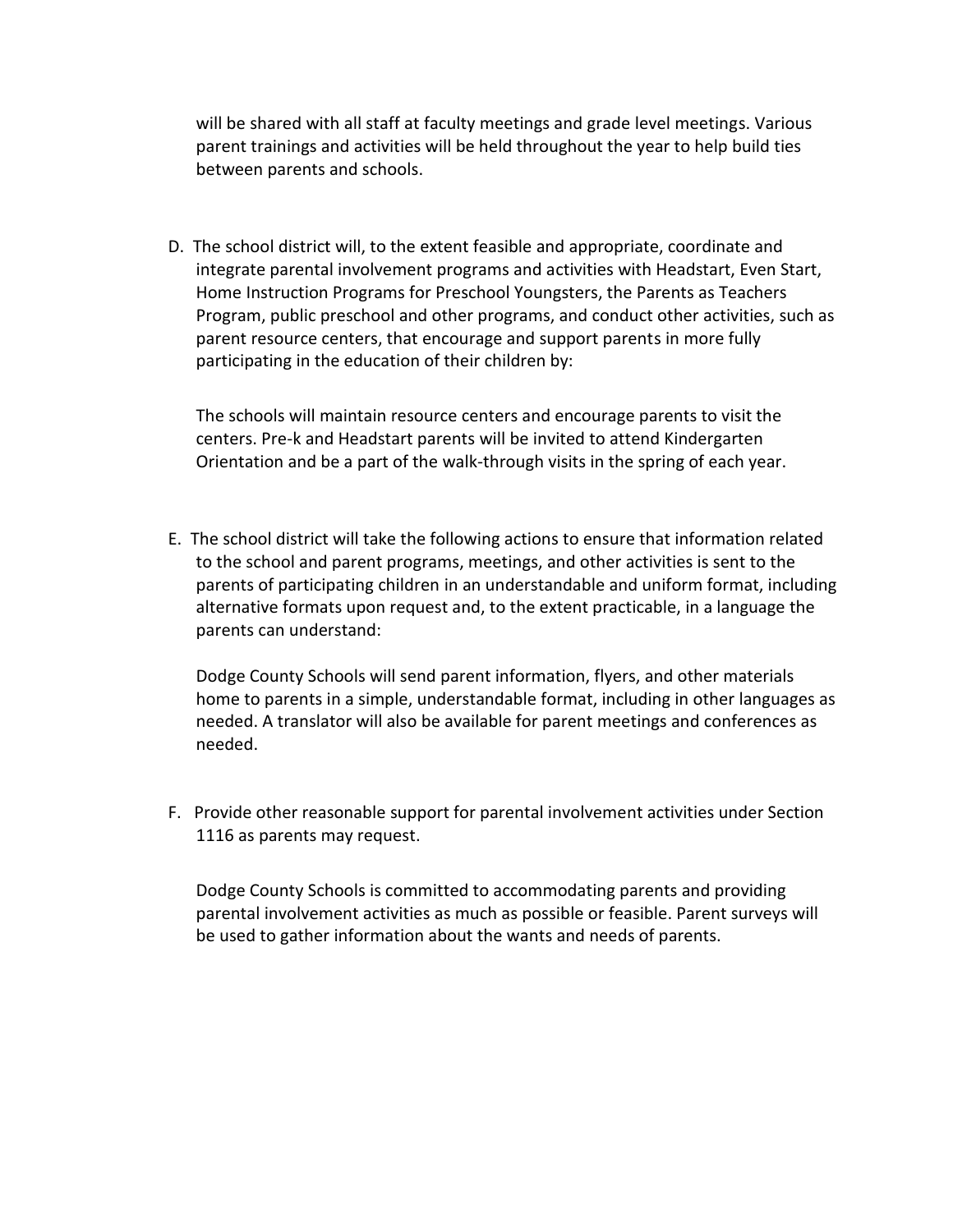# **PART III.**

### **DISCRETIONARY DISTRICTWIDE PARENTAL INVOLVEMENT POLICY COMPONENTS**

In order to further build parents' capacity for involvement in the school and school system to support their children's academic achievement, the following discretionary activities listed under Section 1116 (e) of the ESSA will be implemented:

- Involving parents in the development of training for teachers, principals, and other educators to improve the effectiveness of that training
- Providing necessary literacy training for parents from Title I, Part A funds, if the school district has exhausted all other reasonably available sources of funding for that training
- Paying reasonable and necessary expenses associated with parental involvement activities, including transportation and child care costs, to enable parents to participate in school-related meetings and training sessions
- Training parents to enhance the involvement of other parents
- Maximize parental involvement and participation in their children's education, arranging school meetings at a variety of times or conducting in-home conferences between teachers or other educators who work directly with participating children, with parents who are unable to attend those conferences at school
- Adopting and implementing model approaches to improving parental involvement
- Establishing a district parent advisory council to provide advice on all matters related to parental involvement in Title I, Part A programs
- Developing appropriate roles for community-based organizations and businesses, including faith-based organizations, in parental involvement activities